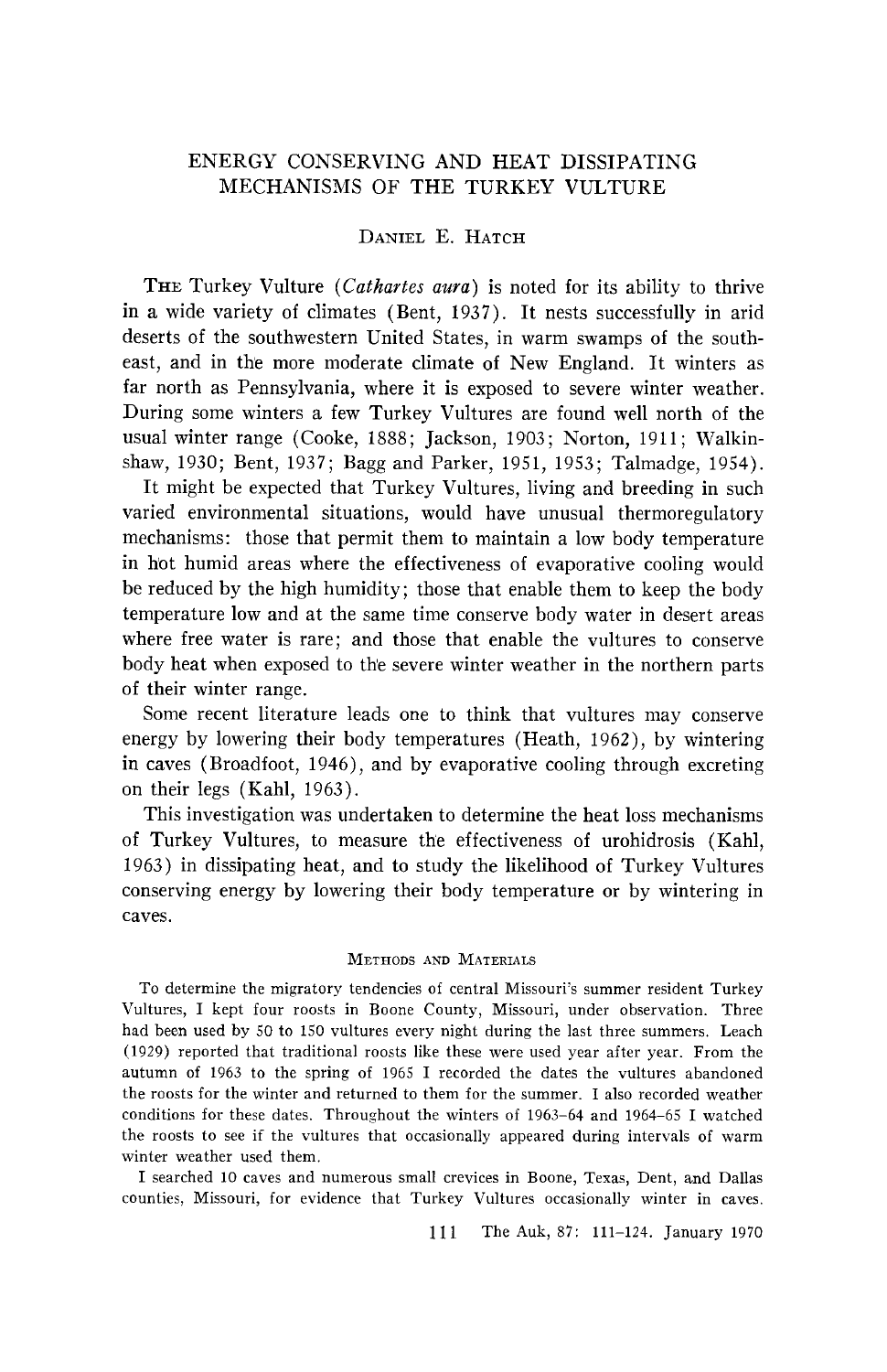**Vultures had previously used six of the caves for nesting and were reported entering another during the winter of 1962. I made both day and night searches of the caves during midwinter and during mild and inclement days when Turkey Vultures were migrating.** 

Laboratory studies were made with five Turkey Vultures of the subspecies C. a. septentrionalis taken from their nests as young and reared in captivity. I captured **the oldest bird in 1962, three others in 1963, and one in 1964. I housed them in groups of two and three in 10X10-foot chicken houses and maintained them on a diet of animal carcasses. Drinking water was denied part of the colony throughout each year.** 

**Body temperatures of all captive vultures were measured by implanting copper**constantan thermocouples into the peritoneal cavity about  $\frac{1}{2}$  inch behind the rib **case. To keep the bird from pulling the thermocouple out I tied the wire around a rib. Temperatures were recorded at 3-minute intervals on Leeds and Northrup and**  Brown recording potentiometers, accurate to within 0.1°C.

**I measured the subcutaneous temperature of one adult over a period of 3 days**  with a telemetry device transmitting readings accurate to within 0.1<sup>°</sup>C. The trans**mitter was mounted on the bird's back until the bird destroyed it on the third day. Funds did not permit further use of telemetry.** 

To measure daily temperature fluctuations I housed the birds in a  $3\times3\times3\times3$ -foot **box with one screened side. When transferred from the chicken house a bird was given at least 3 days to adjust to the confines of the box and to the general atmosphere of the laboratory. The following variables were included in the study of daily temperature fluctuation.** 

Season.--Diel rhythms in body temperature were measured in January, March, July, **August, October, and December to learn the effects of seasonal adaptation.** 

**Photoperiod.**-The normal photoperiod for all of the above months was used. I **kept adult V-3 in an air-conditioned chamber in complete darkness for 8 days in order to simulate conditions a vulture might find if he retreated deep into a cave.** 

**Environmental temperature.**—By opening the windows of the laboratory, I main**tained normally fluctuating outside temperatures during the tests (warmest day, 25.3- 30.0øC; coldest day, 0.5-9.5øC). The bird exposed to simulated cave conditions was maintained at a relatively constant environmental temperature (6-9øC) for 8 days.** 

**Age.--I measured temperature fluctuations on birds as young as 2 months and as**  old as  $2\frac{1}{2}$  years of age.

**Size.--The birds weighed from 1,530 g to 2,590 g.** 

**Food.--During temperature fluctuation tests I fed the vultures about 200 g of flesh per day except for three tests in which V-3, V-I, and V-2 were fasted for 8, 11, and 20 days respectively. The purpose of fasting was to see if the birds might lower their body temperature to conserve energy during periods when they could not obtain food.** 

Water.--Three of the test vultures had been maintained 3 to 6 months without **drinking water and two had continuous access to drinking water.** 

**I shot five wild birds to determine afternoon and morning body temperatures. The birds died instantly. Temperatures were measured by inserting a mercury thermometer**  (calibrated to the nearest  $0.1^{\circ}$ C) 120 mm into the large intestine. Wetmore (1921) **used this method successfully on both large and small birds. The dead vultures maintained a constant intestinal temperature for at least 30 minutes after being shot.** 

**I conducted two types of experiments to determine the effects of environmental temperature on the frequency and manner of excreting and to test the effectiveness of evaporative cooling of the legs. Body temperatures of the five captive vultures**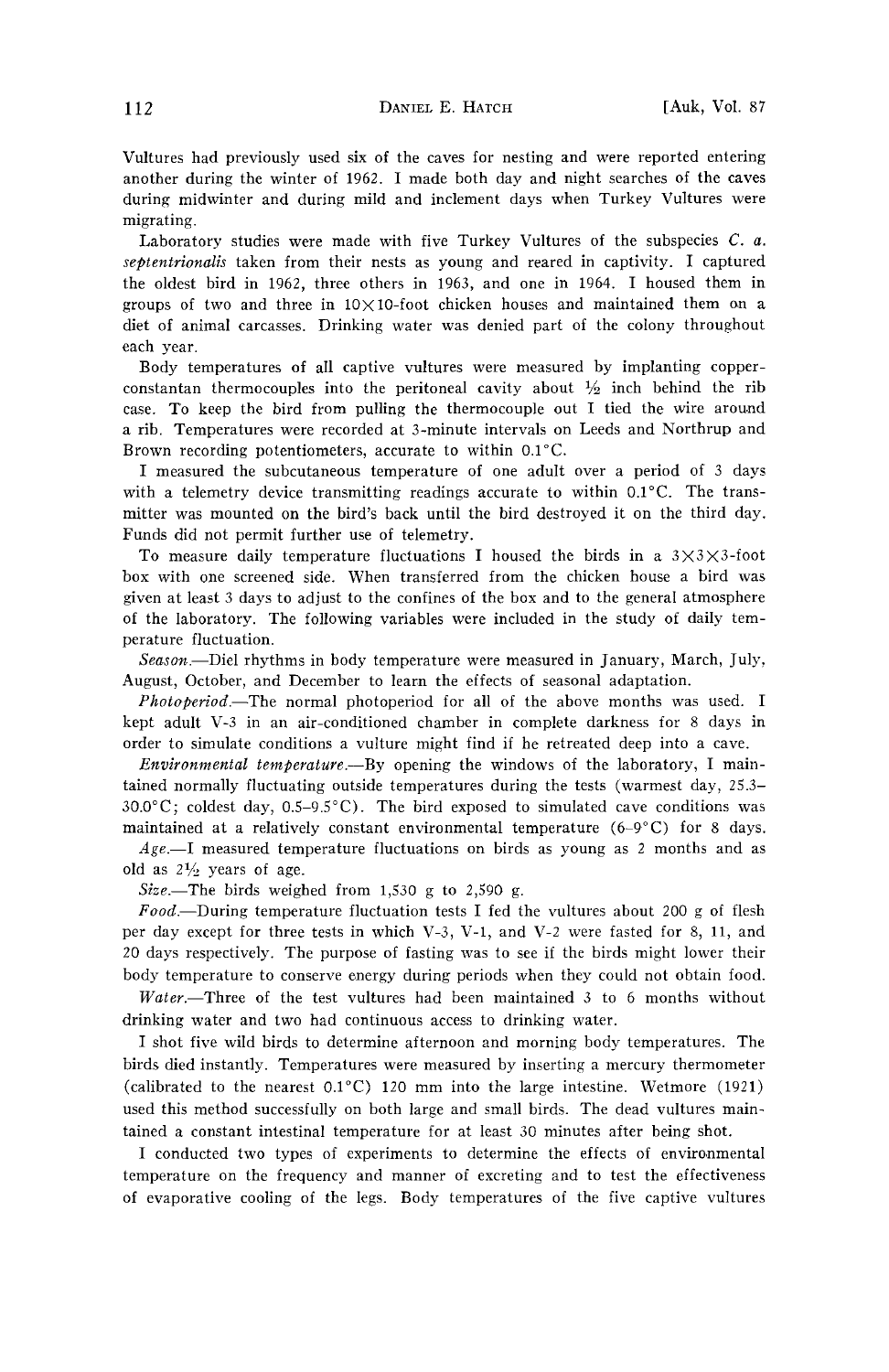**were measured as previously described. Leg temperatures were measured by taping the thermocouple to the leg surface of the vulture in the middle of the tarsometatarsus. I then insulated the thermocouple with styrofoam.** 

**To observe the frequency and manner of excreting I placed the five vultures, one at a time, into a 3X3X3-foot wooden box designed to allow the test subject freedom to walk about. This box had exchangeable glass and screen-wire doors and was lined**  with copper tubing through which hot water (55<sup>°</sup>C) could be run.

**I made tests during 6 different months to detect any adaptation to hot or cold**  weather. The birds were exposed to temperatures of about 22°C during the 1st hour in the chamber, about  $33^{\circ}$ C the 2nd hour, about  $23^{\circ}$ C the 3rd hour, and about  $35^{\circ}$ C **the 4th hour. I watched the birds through the glass front, noted their behavior in response to the temperature changes, and counted the number of excretions per 30 minute period. The relative humidity of the chamber was measured before and after the 4-hour tests with a Bendix model 566-2 psychrometer. I made a total of eight tests, one of which involved a single 21/2-hour period of rising temperature.** 

**To test the effectiveness of evaporative cooling of the legs I placed four of the**  birds, one at a time, into a  $20\times27\times16$ -inch cardboard box heated by one 300-watt **light bulb. The front of the box was covered with clear plastic so that I could observe the bird and determine its respiratory rate. Vultures were strapped to the floor of the box with their legs hanging down through two holes, each 1 cm square. The chamber was held at a temperature of 45-50øC. Each test consisted of six consecutive 20-minute periods during which the legs were treated as follows: (I) no treatment,**  legs hanging in 26°C air, (II) electric fan on dry legs, (III) electric fan on legs plus **• cc water applied to alternate legs every 2 minutes, (IV) fan turned off, but water**  applied as in period III,  $(V)$  legs insulated with  $\frac{1}{2}$  inch of cotton, and  $(VI)$  insulation removed, electric fan on legs, plus  $\frac{1}{4}$  cc water applied to alternate legs every 2 minutes. **Body and leg temperatures were recorded throughout the 120 minutes and the respiratory rate determined. If long periods of struggling occurred I considered the data invalid. Five of these tests were successful.** 

#### **RESULTS**

**Behavior** of wild vultures in autumn and winter.—Turkey Vultures using **the four traditional roosts left them for the winter in late October of both autumns. Cold fronts passed through central Missouri, followed by strong northerly winds, on the days the flocks abandoned the roosts. Within a few days after the birds left their roosts for the winter I searched the selected caves and rock crevices in Boone County and found no vultures in them. Between 29 October 1963 and 1 March 1964 and between 18 October 1964 and 28 February 1965 I found no vultures at any of the**  four roosts or in any of the caves, and therefore concluded that the sum**mer residents did not remain in the Boone County area. I saw a few vultures in Boone County later in the fall but none used the traditional summer roosts, suggesting that they were only passing through in southward migration.** 

**I found no vultures in Boone County during December of either winter, but I saw single Turkey Vultures on 25 January and 5 February 1964 and two each on 1 January and 18 February 1965. None used the tradi-**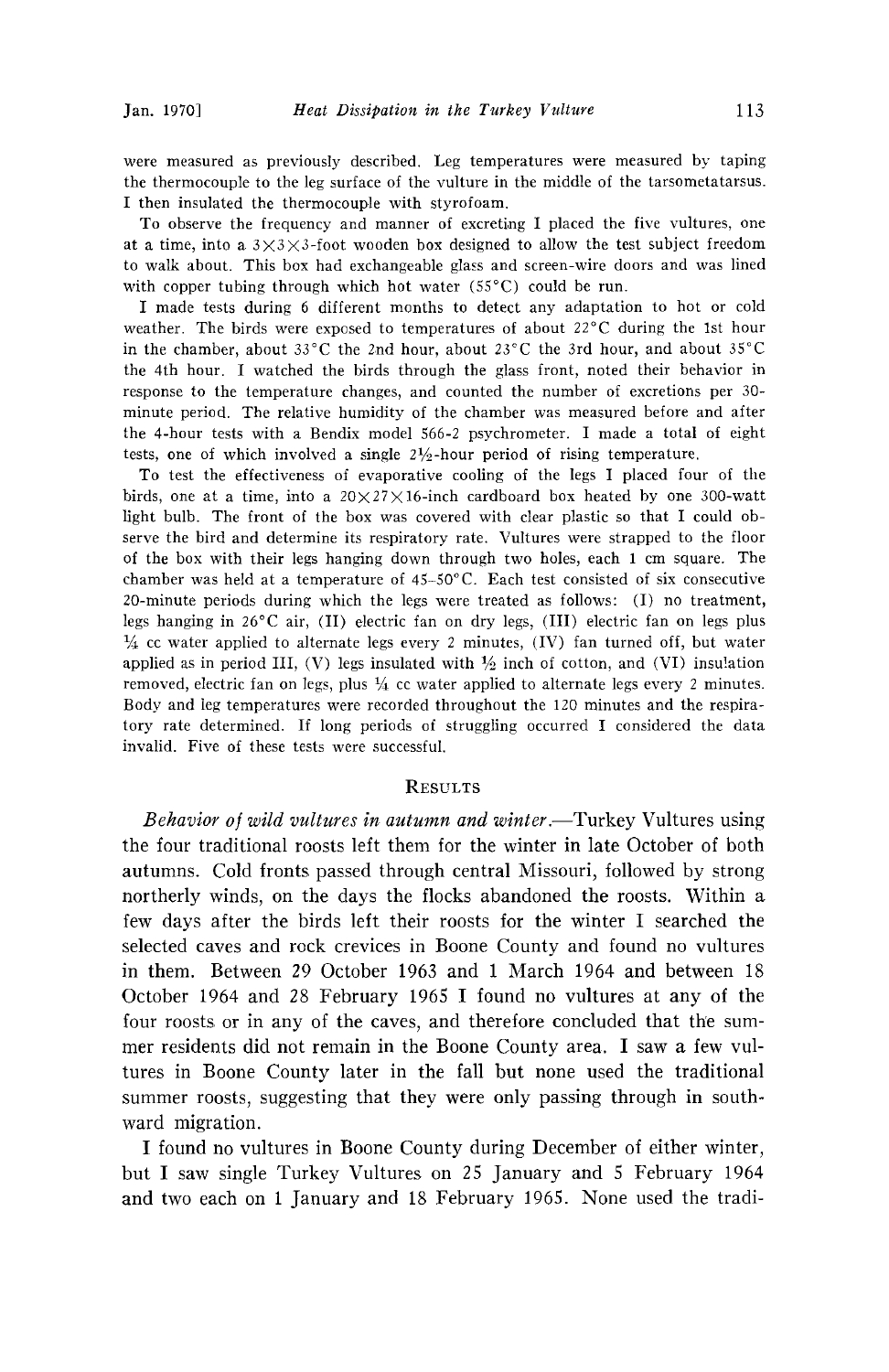**tional roosts. In all four cases central Missouri had experienced abovenormal temperatures and southerly winds for 3 or 4 days prior to the sightings. I found no vultures during the cold weather that followed each of these warm-weather sightings.** 

**These sudden midwinter appearances of vultures seemed to support the idea that the birds wintered in local caves and came out in response to**  the warm weather. But after the cold weather resumed and the vultures disappeared, I searched the caves and rock crevices in Boone, Texas, **Dent, and Dallas counties and found no vultures.** 

**I think the most likely explanation for the midwinter appearances is that some Turkey Vultures take advantage of the warm southerly winds to drift north temporarily into Boone County, but return southward when the winds shift and temperatures drop. Maryland banding records (Stewart and Robbins, 1958: 105-106) show that Turkey Vultures make occasional erratic movements, especially in the winter months.** 

**Turkey Vultures began returning to their traditional roosts on 1 March 1964 and 28 February 1965. They arrived during warm weather, but remained during severe ice and snowstorms on 20-26 March 1964 and 2-6 March 1965. I found them on their exposed roosts with ice on their backs, but active and able to fly. I again searched six Boone County caves and found no evidence that vultures had used them for shelter. Neither birds, feathers, casts, nor tracks were present.** 

**Many species of mammals and birds, including hibernating Poor-wills (Jaeger, 1949) and Estella Hummingbirds (Pearson, 1953), retreat to dens, nests, and cavities in cold weather. According to Kendeigh (1961) this provides an effective means of energy conservation. But my observations indicate that Turkey Vultures either remain on the exposed roosts in cold weather and endure the storms (late February-March) or leave ahead of the approaching cold weather (October-early February).** 

**I have interviewed more than 30 members of the Missouri Speleological Survey who enthusiastically explore caves winter and summer. None of them has seen vultures in caves except during the nesting season. Resident Missourians gave me eight verbal accounts of vultures found wintering in caves in Missouri. I located two of these caves and was unable to find vultures using them, but I think the reports are not to be completely disregarded. The facts that the vultures did not abandon their roosts during the inclement springtime weather and did not use the roosts during unseasonably warm winter weather suggest that our summer residents migrate and seldom (if ever) retreat into caves for protection from inclement conditions.** 

Daily temperature fluctuations.-Seventeen days of thermocouple readings and 3 days of telemetered thermometer readings showed five vultures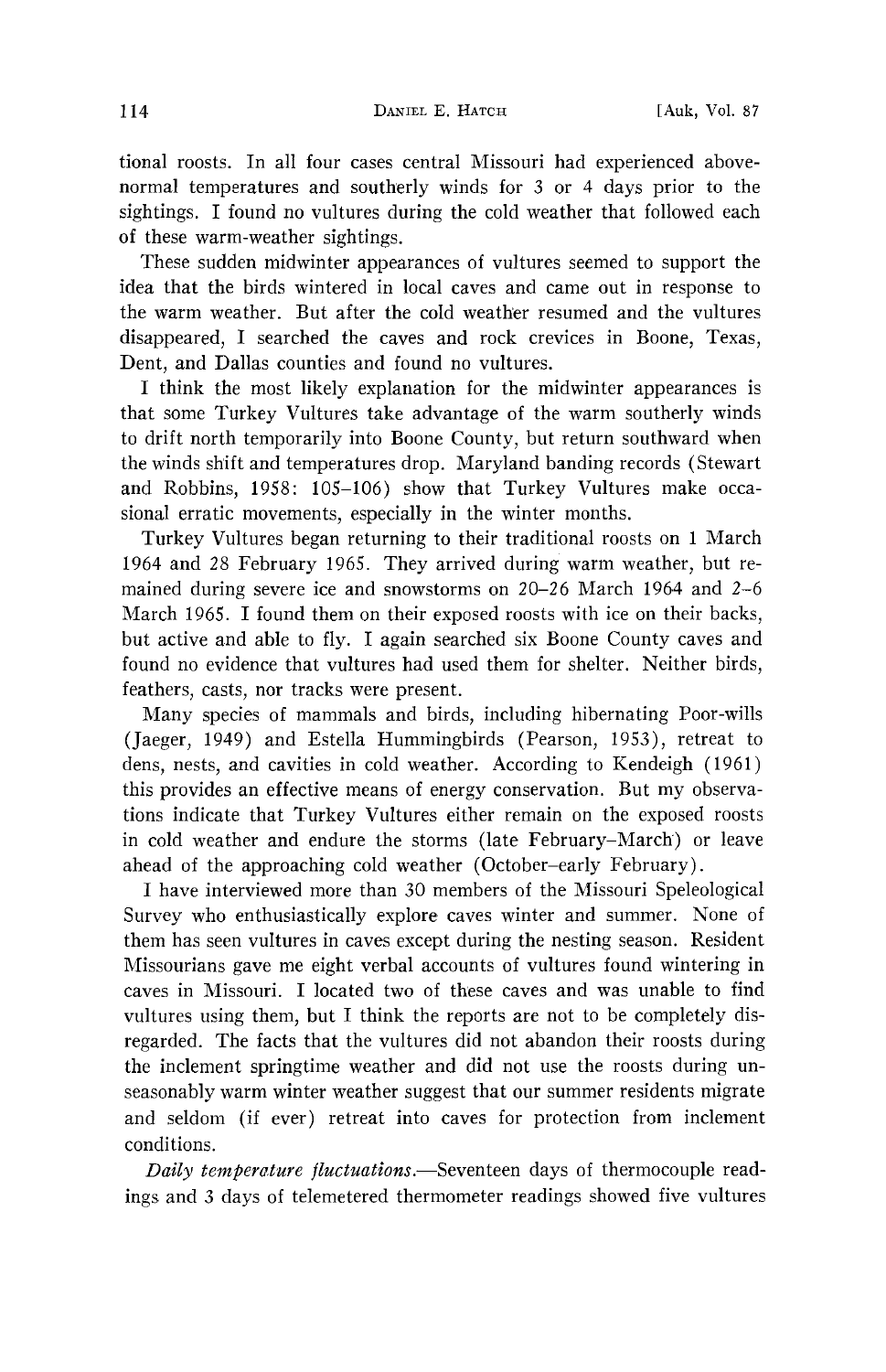

**Figure 1. Body temperatures of two Turkey Vultures showing the minimum and maximum daily fluctuations.** 

**that were fed daily underwent a 0.4-2.6øC temperature decline at night regardless of environmental temperature or length of photoperiod. The age, seasonal condition, size or weight of the bird, and the amount of drinking water available appeared to have no effect. These vultures had afternoon**  high temperatures of 39 or 40<sup>o</sup>C and early morning temperatures near **38øC. Figure 1 shows temperatures of birds undergoing the least and greatest daily fluctuations.** 

**The 2,183-g vulture, V-3, maintained 8 days in January under simulated cave conditions predictably lost weight, but did not alter its pattern of**  daily temperature fluctuation. Daytime readings were near 42°C and morning readings near 39.5°C (Figure 2). Though the bird was without **light for 8 days, the periods of maximum and minimum body temperatures occurred at the same time as when the bird was exposed to the normal photoperiods. By the end of the 8th day the bird had lost 18.3 per cent of its original weight.** 

**V-l, a 2,410-g bird maintained 11 days. in January without food or water, but exposed to normal January photoperiod and temperature (daily averages 4.5-10.5øC), responded similarly. This bird lost 14 per cent of its body weight, but at no time altered its pattern of daily temperature fluctuation. Both V-3 and V-1 recovered without ill effects.** 

**V-2, a 2,166-g female kept from 8 February to 28 February under the**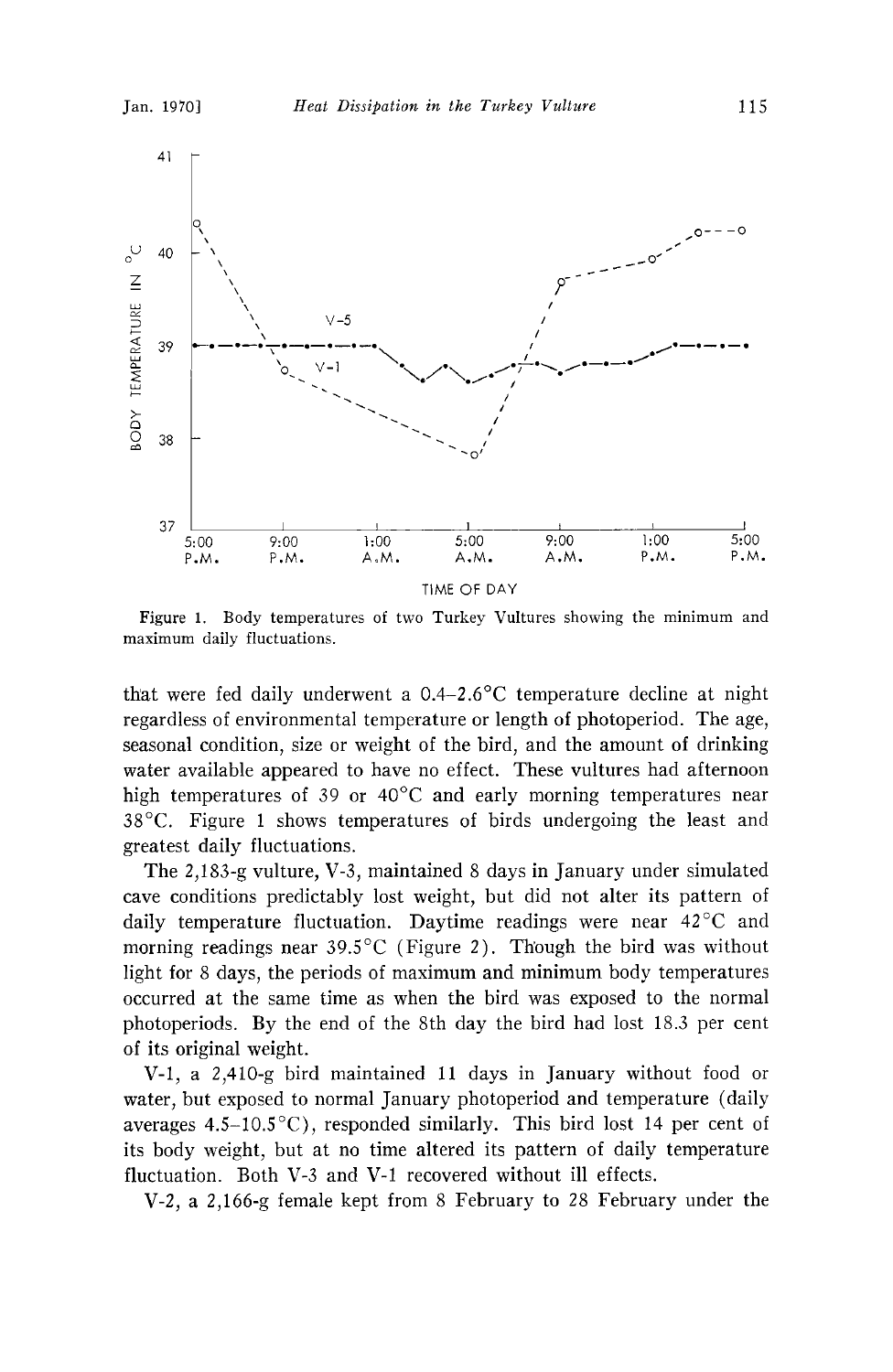

**Figure 2. Diel rhythm in body temperature of experimental vulture V-3 on the 8th day of fasting in complete darkness at an environmental temperature of 6-9øC.** 

**same experimental conditions as V-l, maintained a normal diel temperature rhythm until the 17th day of fasting and then failed to show the**  diurnal increase. Her body temperature remained at about 38<sup>°</sup>C from **day 17 until she died on day 20. During the experiment she lost 40 per cent of her body weight.** 

**Vultures killed in the wild showed temperature extremes similar to those of laboratory birds. Two adults, a 2,180-g male and a 2,347-g female, were shot in the late afternoons of 24 September and 1 October 1964 as they approached their roost with crops full of carrion. Both had**  body temperatures of 40.0°C. A helper and I shot three vultures: a **1,990-g adult female, a 2,079-g adult male, and a 2,387-g juvenile bird, from their roost at dawn 5 October 1964. Their intestinal temperatures**  were 38.2, 37.7, and 39.5°C, respectively. The air temperature about 40 feet below the roosting birds was  $1^{\circ}$ C.

Frequency and manner of excreting.—Vultures tested in July and August **and from November through February and maintained with or without water behaved essentially as follows:** 

**During the 1st hour temperatures rose only slightly (Figure 3). If they excreted, the vultures did so only once or twice per 30-minute period and directed the excreta to the floor or wall behind them.** 

**During the 2nd hour, as the chamber's temperature rapidly increased, the birds greatly increased their rate of excreting, and in every case directed the excreta toward one leg or the other. They excreted upon both**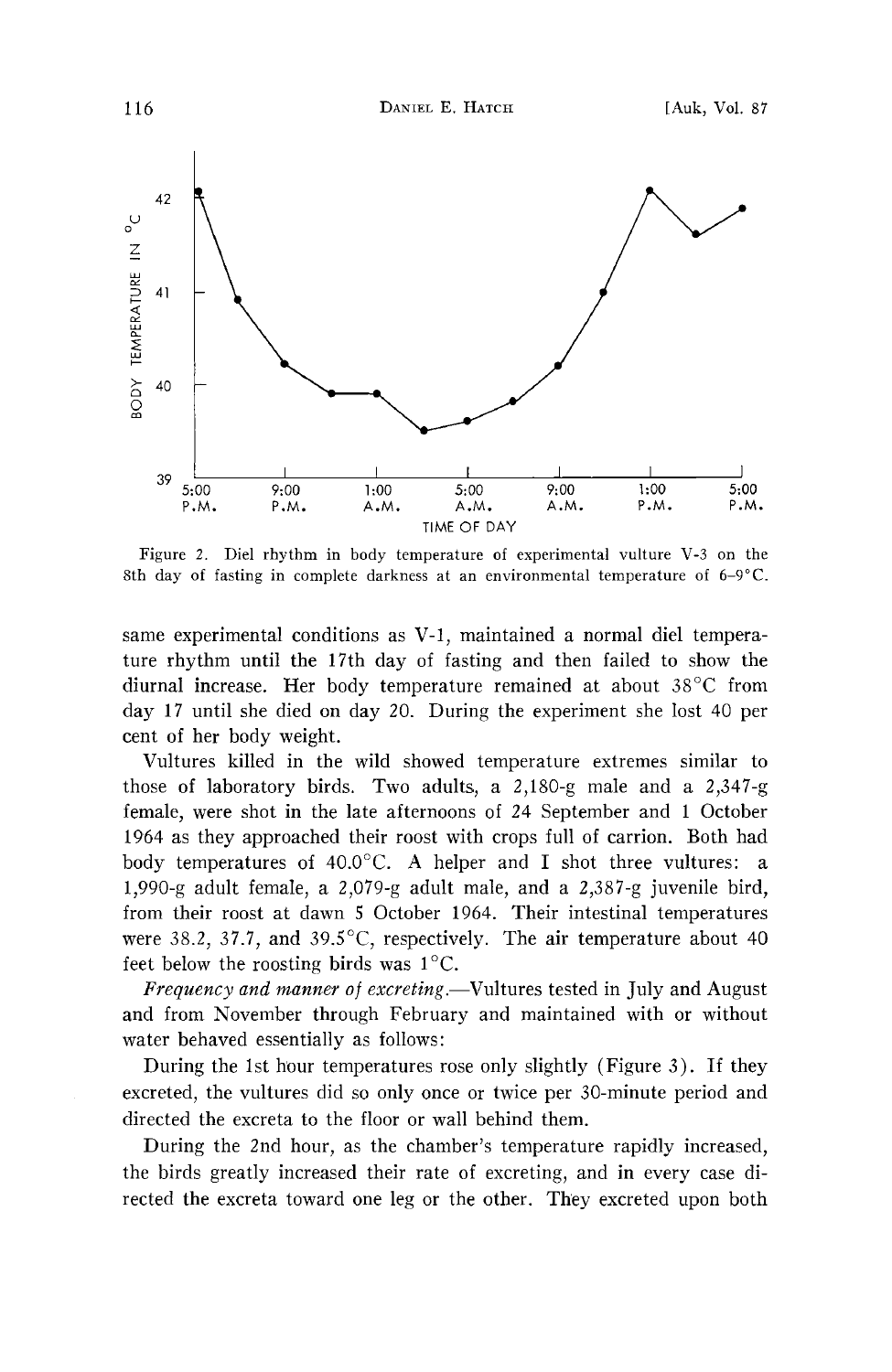

**Figure 3. Excretion rate of Turkey Vulture V-1 exposed to a rising and falling environmental temperature.** 

**legs, one at a time, but usually used one more than the other. The first few excretions consisted of 5 cc or more, but the volume gradually decreased during the hour. When excreting on their legs, the vultures assumed a different position than when regularly voiding. At lower temperatures they lowered their foreparts, raised their tails, and squirted the excreta behind them, but when reacting to a rising temperature they lifted their foreparts, lowered their tails, and directed the excreta toward the tarsus or toes.** 

**In the 3rd hour as the ambient temperature decreased, the frequency of excreting slowed or stopped (Figure 3). Since much of the excreta had been eliminated during the previous hour, the purpose of excreting during the 3rd hour would seem to be for cooling purposes only. This concept was supported by the fact that the birds directed all 3rd-hour excretions toward the legs.** 

**During the 4th hour as ambient temperature again increased, the birds resumed excreting on their legs. The vultures that excreted most frequently during the early part of the experiment were seldom able to eject more than a small drop of excreta later, but this did not reduce the frequency of their attempts to dampen the legs.**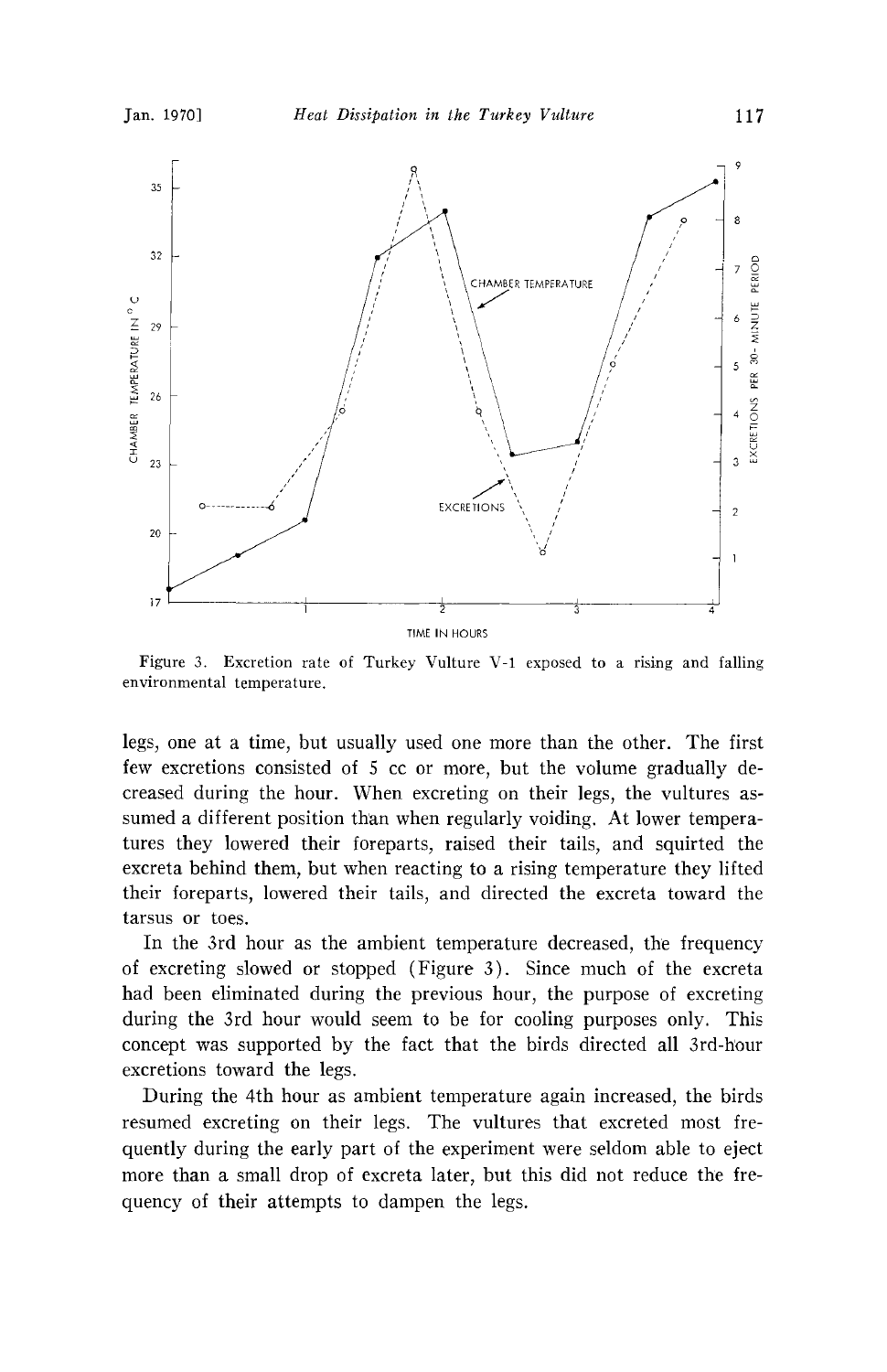**In 12 of the 15 periods of rapidly rising temperature the vultures began excreting on their legs before they began panting. In three of the periods the birds did not pant but frequently excreted on their legs.** 

Other heat dispersing mechanisms.—During the above periods of rapidly **rising temperature the birds usually began panting when the body tem**perature rose 0.1–0.2<sup>o</sup>C above the normal daytime high. It was not un**usual for birds to begin panting before there was a measurable rise in the body temperature. Environmental temperatures at the onset of panting ranged from 27.2-34.5øC. In 3 of the 15 exposures to rapidly rising temperature the birds did not pant, even though the chamber temperature**  rose to highs of 34.4–36.0°C. Surprisingly all three of these exposures **were in midwinter when the vultures were heaviest and best insulated.** 

**In all tests the vultures responded to high temperatures by extending the bare portion of their necks from the loose, heavily-feathered skin of the lower part of the necks. This exposed about 1 inch of bare skin that is usually covered by feathers.** 

Effectiveness of evaporative cooling of the legs.—Figure 4 shows the **results of a typical test.** 

**During period I the legs showed a considerably greater temperature rise than did the body, although they were exposed to a temperature some 23øC lower than was the body. In the five tests this rise ranged from 1.2-2.4øC, with a mean of 1.75øC. The mean deep body temperature**  rise was  $0.85^{\circ}$ C above the initial temperature, with a range of  $0.3-1.6^{\circ}$ C. **The birds began panting almost immediately after being put into the heated box, and averaged 141 inhalations per minute.** 

**In period II the increased air circulation caused a decrease of 2.1øC**  in the mean temperature of the leg surface (range 0.0–5.8<sup>°</sup>C). The greatest mean decrease (1.6<sup>o</sup>C) was during the first half of the period. This **decrease in leg-surface temperature was accompanied by an average rise of 0.6øC in body temperature during the 1st half of the period and a 0.5øC decrease during the 2nd half. Panting continued, but the rate decreased from a mean of 141 to 117 inhalations per minute.** 

**During period III the small amount of water caused enough evaporative**  cooling to decrease the leg temperature another  $1.9^{\circ}$ C (0.6–3.7<sup>o</sup>C). The **deep body temperature continued to follow the leg temperature with a**  0.7<sup>o</sup>C (0.2–1.2<sup>o</sup>C) decrease. This, on the average, reduced the body tem**perature to within 0.25<sup>o</sup>C of the beginning level. Panting stopped in three of the five tests. The average rate decreased to 76 inhalations per minute.** 

During period IV the reduction in convection allowed a 3.9°C (3.0-**5.0øC) rise in leg-surface temperature. This rise also seems to indicate that a large amount of the body's heat is being shunted into the legs to be disposed of. Although leg temperatures rose, body temperatures re-**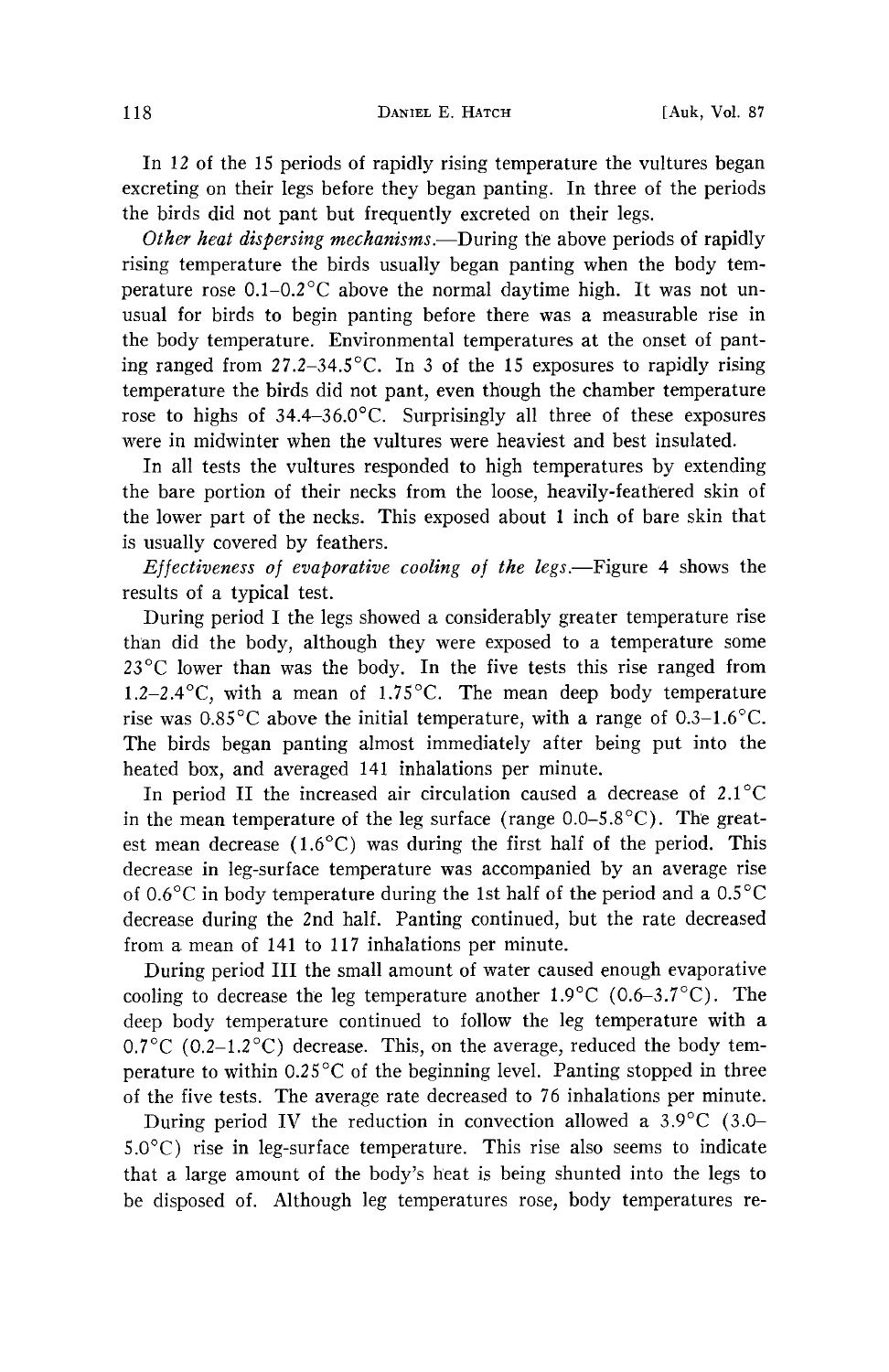

**Figure 4. Body temperature, leg temperature, and respiratory rate of a captive**  vulture, V-5, with body exposed to a 45-50°C environmental temperature; legs in **air temperature of 26øC and subjected to various treatments during six consecutive 20-minute periods.** 

mained constant (range from 0.2<sup>o</sup>C decrease to 0.7<sup>o</sup>C increase). As during **period III there was no panting in three tests. The mean rate rose slightly to 92 inhalations per minute.** 

In period V insulating the legs caused a further mean rise of 2.6<sup>o</sup>C  $(1.5-4.0\degree C)$ , but the legs did not reach the temperature of the body core. **The body, unable to dispose of heat through the legs, had a mean tempera**ture rise of  $0.7^{\circ}$ C (0.1–1.5<sup> $\circ$ </sup>C). At the end of this period the mean body temperature was  $41.5^{\circ}$ C (39.7-43.9<sup>°</sup>C), 3.8<sup>°</sup>C above the mean surface **temperature of the insulated legs (36.2–39.3°C).** The rise in body and **leg temperature was accompanied by resumed panting, reaching a mean rate of 130 inhalations per minute.** 

**During period VI the return to evaporative cooling of the legs brought**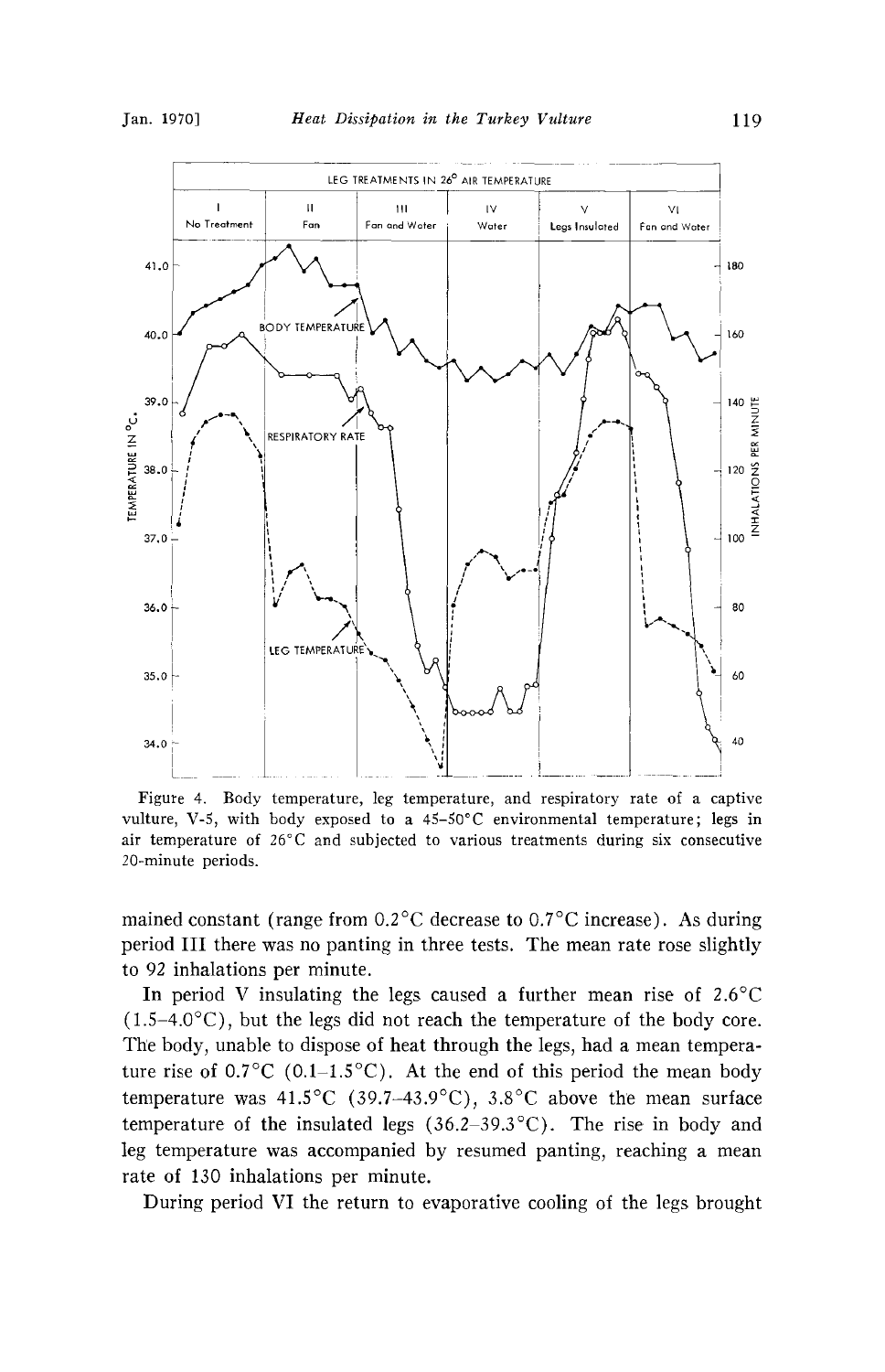**a**  $5.0^{\circ}$ C (3.6-7.4 $^{\circ}$ C) mean reduction. The body core responded to the cooling of the legs with a  $1.0^{\circ}$ C (0.4-1.9<sup>o</sup>C) mean temperature reduction. **As. in period III, birds stopped panting in three of the five tests. At the end of the period the mean respiration rate had decreased to 71 (36-125) inhalations per minute.** 

**The striking fact shown by these tests is that the deep body temperature and panting of a large bird can be regulated by the evaporation of a small amount of water from a small portion of the bird's total surface area. A Turkey Vulture weighs about 2,000 g and has a total surface area (if plucked) of about 1,050 square cm. The surface area of the bare leg and toes is approximately 52 square cm. In 20 minutes 2.5 cc of water and ample convection applied to this 52 square cm of leg surface was sufficient**  to cause a 1<sup>°</sup>C reduction in deep body temperature that could not be at**tained by panting alone. I found no difference between birds being maintained with or without water.** 

### **DISCUSSION**

**Tests measuring daily temperature fluctuations showed that under a variety of laboratory conditions, body temperatures fluctuated no more than 2.6øC during 60 periods of 24 hours each. The highest temperatures occurred late in the vultures' daily periods of activity and the lowest when the birds were inactive at night. Heath (1962) recorded diel fluctuations as great as 4øC and these also correlated with periods of activity and inactivity. My results show that the diel temperature range of the Turkey Vulture, at any season of the year, is of similar magnitude to that of many other large and small birds incapable of prolonged torpor (Simpson and Galbraith, 1905; Wetmore, 1921; Gardner, 1930; Irving, 1955; Bartholomew and Cade, 1957; Bartholomew and Dawson, 1958; Howell and Bartholomew, 1961; Udvardy, 1963).** 

**Birds that conserve energy by lowering their metabolic rates--some**  swifts, goatsuckers, and hummingbirds—undergo temperature depressions of 20–40°C, and in some cases remain in a poikilothermic state for several **days or weeks (Koskimies, 1948; Jaeger, 1949; Pearson, 1950, 1953; Lack and Lack, 1951; Marshall, 1955; Bartholomew et al., 1957). Turkey Vultures, showing no temperature decreases of this magnitude, almost certainly do not have such an energy-conserving mechanism.** 

**It is true that Turkey Vultures may be unable to feed for periods of several days. In summer I have seen them remain on their roosts for as long as 2 days when prolonged rainy weather made soaring difficult. In**  winter they are sometimes seen in areas where freezing temperatures would **make feeding difficult. However Turkey Vultures probably do not need a special energy-conserving mechanism to endure these cold or foodless**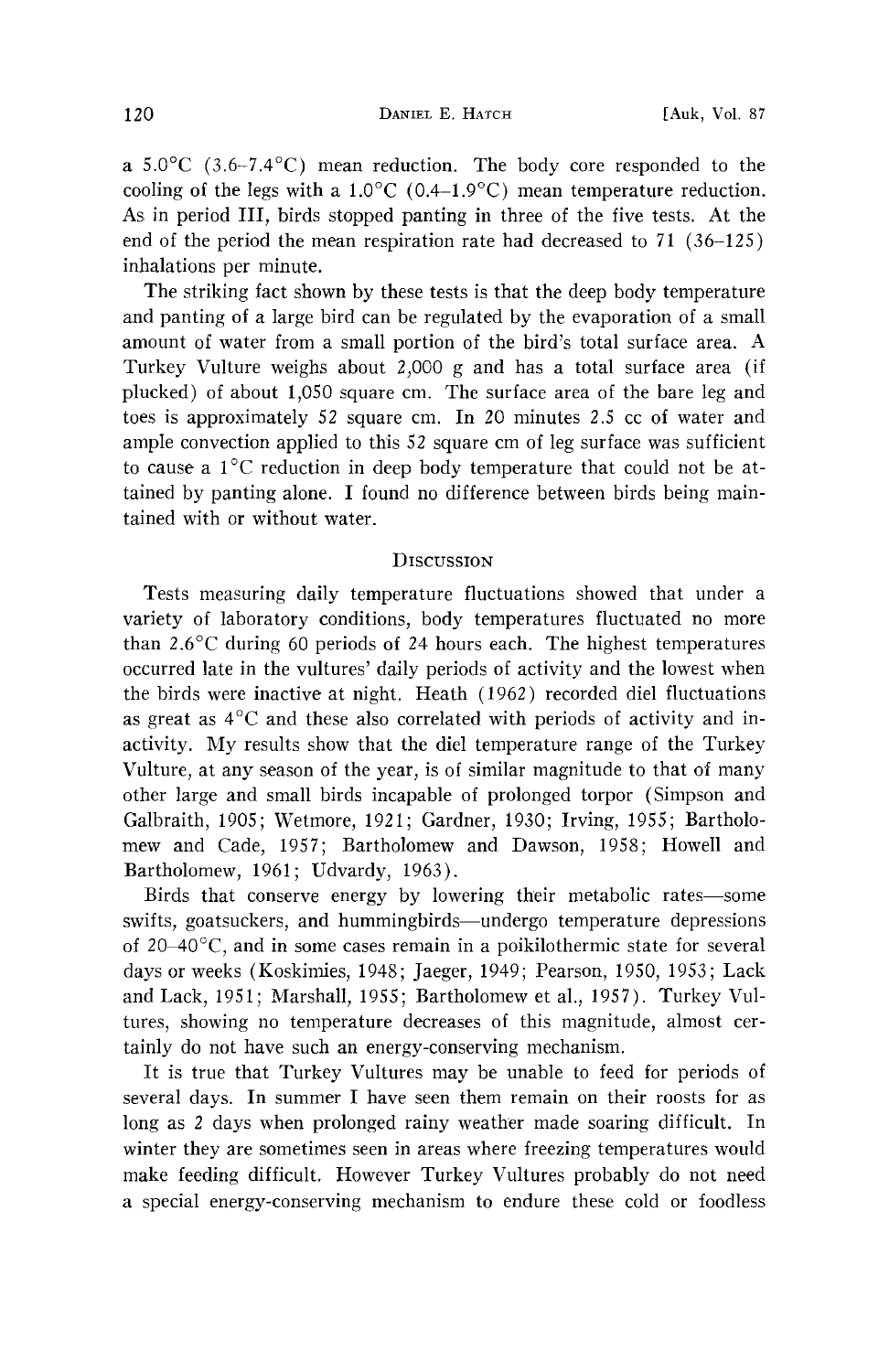**periods. Vultures V-1 and V-3 when fasted for 11 and 8 days maintained their body temperatures and remained healthy. Vulture V-2 lived 20 days without food or water and maintained her body temperature until the 17th day. Turkey Vultures thus can easily endure short periods of unfavorable**  weather by simply waiting.

**The species also has strong migratory tendencies, abundantly documented in the literature, and is well-known as an effortless flyer. Most vultures leave the northern part of their range in winter, but those stragglers and wanderers that are overtaken by freezing weather or severe storms can escape to warmer areas to the south with little effort. Aided by their gliding ability and by northerly winds that almost always follow winter storms, they should be able perhaps to travel southward several hundred miles before being weakened by lack of food.** 

**Birds in general seem to possess characteristics that allow them to adapt easily to hot and arid environments (see Miller, 1963). Turkey Vultures have several of these general characteristics such as a body temperature**  near 40°C, a great degree of mobility, and the ability to live on a car**nivorous diet without access to drinking water. My captive vultures, fed a wide variety of fresh and decayed animals, lived without drinking water and yet remained in good health. One bird was without drinking water for 1 year and four others for 6-month periods. They also showed nasal secretions while eating. Cade and Greenwald (1966) point out that nasal glands seem to enhance the water conserving ability of many falconiform birds by secreting ingested electrolytes, especially sodium. The abovementioned characteristics and the additional adaptation of evaporative cooling by excreting on the legs have, no doubt, contributed significantly to the success of the Turkey Vulture in hot and arid environments. Though I assume that subspecies of the Turkey Vulture living in the deserts could make effective use of this evaporative cooling mechanism, it should be kept in mind that I used only members of the subspecies C. a. septentrionails in my experiments.** 

**Kahl (1963) found that the Wood Stork (Mycteria americana) and the Black Vulture (Coragyps atratus) will also wet their legs with urine when too hot. Kahl suggested that this phenomenon be called urohidrosis because of its functional similarity to true sweating.** 

**The fact that Turkey Vultures excrete on their legs at an increasing rate when exposed to increasing environmental temperatures suggests that the mechanism is sufficiently developed to be of survival value and has devel**oped for this purpose in the species' evolution. Figure 4 shows that when a vulture (V-5) was exposed to a  $50^{\circ}$ C environmental temperature it underwent a 1<sup>o</sup>C rise in body temperature in 20 minutes when the legs were hanging in 26<sup>o</sup>C air untreated or when the legs were insulated with cotton.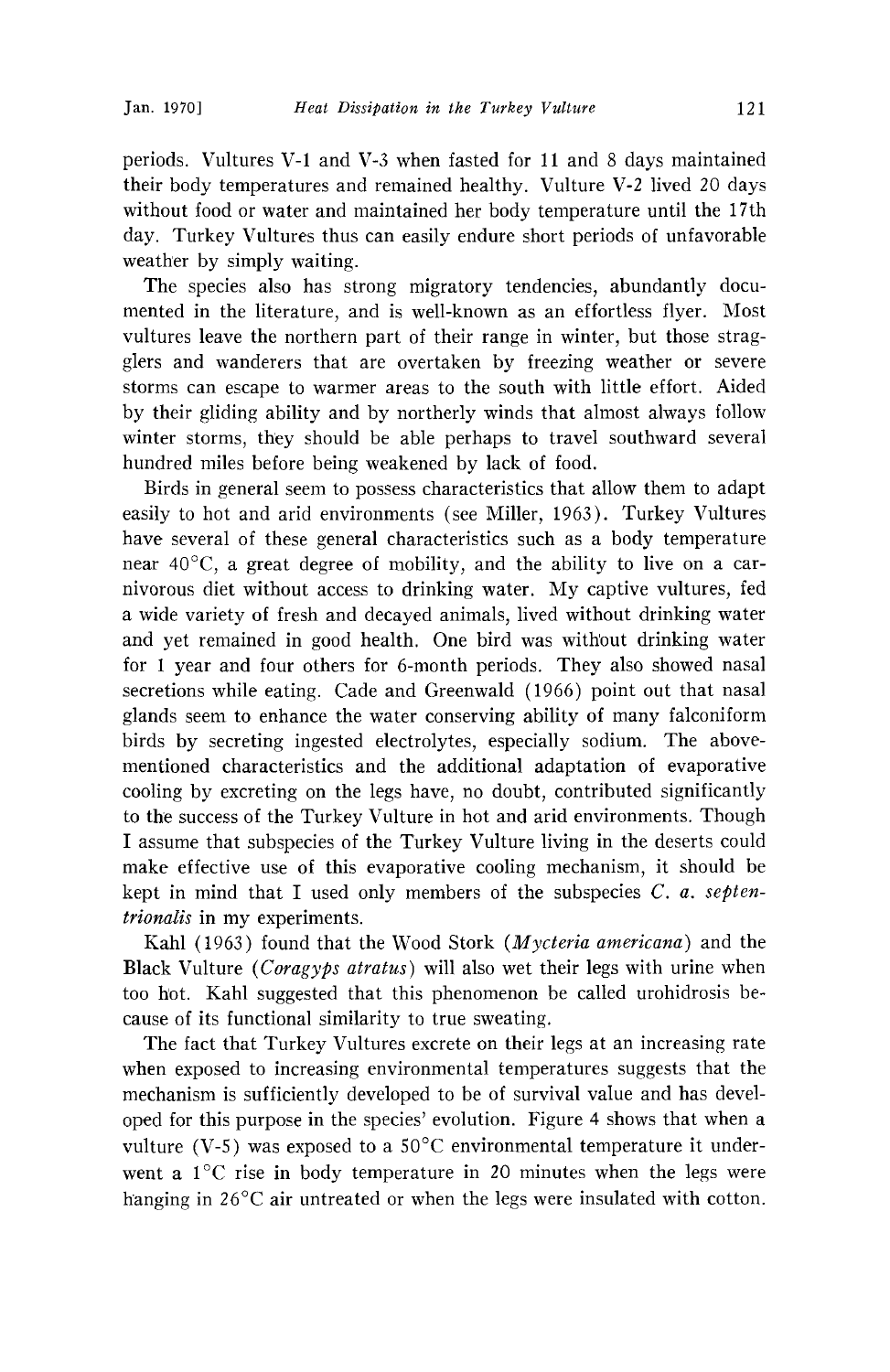**This rise took place even though the panting rate was about 160 inhalations per minute and the neck was extended from the feathers. But 2.5 cc of water on the legs, when accompanied by forced air currents, was sufficient**  not only to halt the rising body temperature, but to lower it about  $1^{\circ}$ C in **20 minutes. Thus the additional evaporation and convection were re**sponsible for approximately a 2<sup>o</sup>C decrease in the bird's body tempera**ture in 20 minutes and were sufficient to enable the respiratory rate to decrease and the panting to cease.** 

**My experimental vultures, when first exposed to high temperatures, squirted about 5 cc of excreta each time they attempted to dampen their legs. After three or four excretions the amount decreased, but even after excreting 30 or 40 times in a 4-hour period the birds were able to eliminate a small drop at almost every attempt. The liquid excreted is about 95 per cent water by weight. During 8 daylight hours one captive vulture, not under h'eat stress, excreted at the rate of 10 cc per hour, even though maintained for 14 months without drinking water. Therefore a vulture can easily excrete more than enough water than would be necessary for urohidrosis during the warm diurnal period. I used only 7.5 cc per hour**  to reduce an overheated vulture's temperature 1<sup>o</sup>C.

**My experiments do not clearly reveal the nature of the mechanism that**  stimulates the act of excreting on the legs, but they do give some general **ideas about its function. The fact that vultures attempt to excrete on their legs even when the supply of excreta is low suggests that the act is probably an involuntary neural response to a rising body temperature. I have seen the captive vultures excrete on their legs on hot days or when alarmed by my presence. Therefore either high environmental temperatures or excitement can elicit the act.** 

### **ACKNOWI,EDGMENTS**

This paper is a contribution from the Missouri Cooperative Wildlife Research Unit: **U.S. Bureau of Sport Fisheries and Wildlife, Wildlife Management Institute, Missouri Conservation Commission, and University of Missouri, cooperating. The study was supported in part by an Edward K. Love Fellowship. I wish to express my appreciation to William H. Elder for direction and generous assistance throughout the study, and to Robert P. Breitenbach and Homer E. Dale for suggestions and assistance during the laboratory work. I am much indebted to Karl Slagle who built the telemetry device and one of the temperature chambers used in the study, to Harold Johnson who permitted use of certain research facilities, and to the University of Missouri Department of Poultry Husbandry for housing the captive vultures.** 

### **SUMMARY**

**The normal daytime deep body temperature of adult Turkey Vultures**  is about  $40^{\circ}$ C and decreases 1 or  $2^{\circ}$ C at night. Diel temperature fluctuations as great as 2.6 and 4.0°C have been recorded. Diel temperature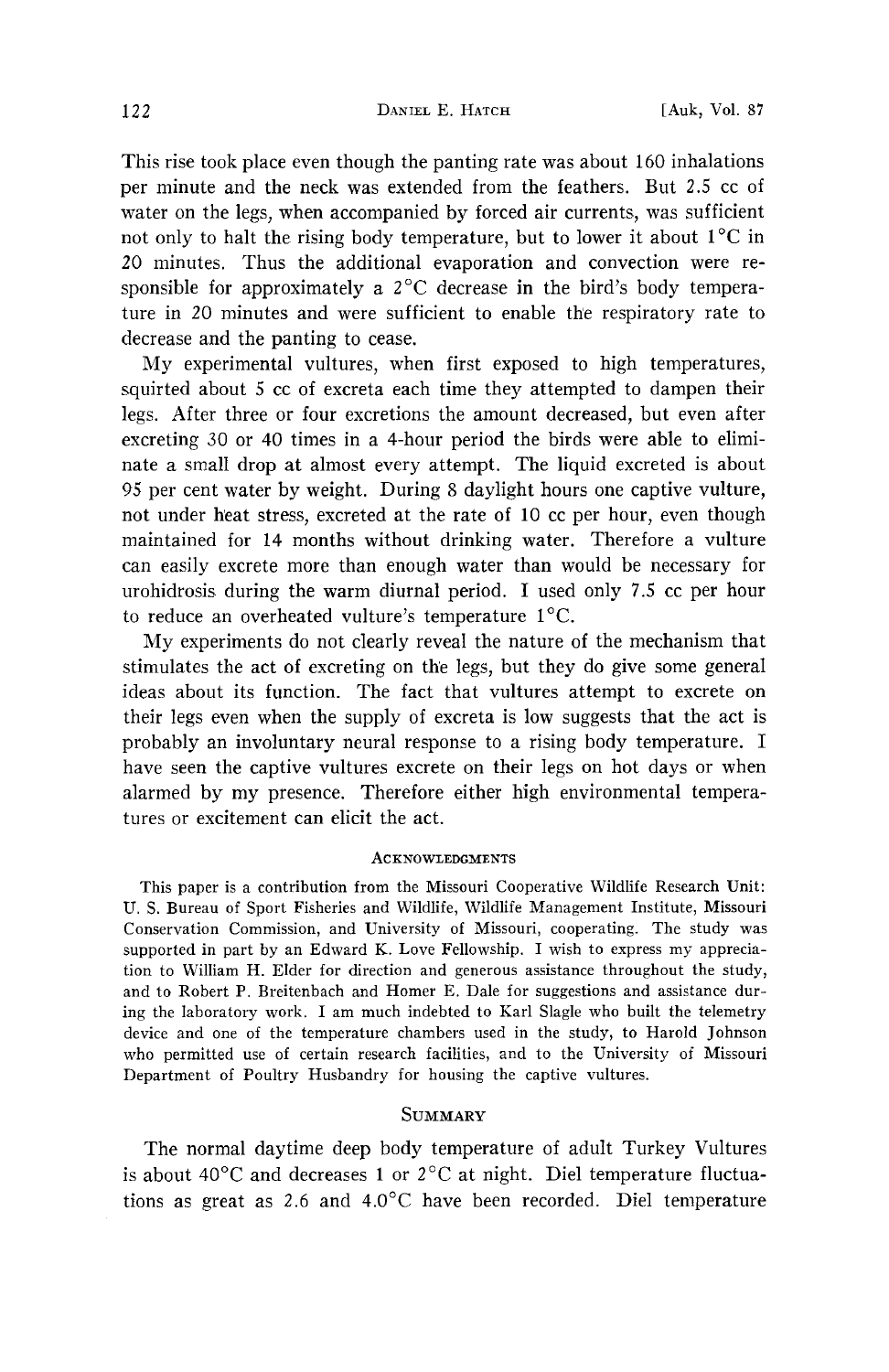**fluctuations of this magnitude can be attributed to change in activity and**  do not represent true hypothermia. Swifts, goatsuckers and hummingbirds show diel ranges of 20-40°C, which truly indicate a lowered metabolism **to conserve energy.** 

**Although Turkey Vultures commonly nest in caves, they apparently rarely enter them at other times of the year and do not depend upon caves for shelter from winter weather. The vultures of central Missouri migrate ahead of cold autumn weather but endure springtime storms sitting on their exposed traditional roosts. Because of their large size, migratory instinct, and soaring ability, Turkey Vultures may not need special energyconserving mechanisms to endure cold or foodless periods.** 

**Because of their high body temperature, ease of mobility, carnivorous diet, and perhaps functional salt glands, Turkey Vultures are well-adapted to life in hot environments. I kept a Turkey Vulture in good health for 1 year without drinking water. In addition to panting, Turkey Vultures attempt additional evaporative cooling by excreting on the legs. A rising environmental temperature causes the birds to excrete more frequently and to direct the excreta onto the legs.** 

Experimental vultures exposed to a 50<sup>°</sup>C environmental temperature underwent a 1<sup>°</sup>C rise in body temperature in 20 minutes if their legs were **dry and hanging in still air at 26øC or were insulated. This rise took place even though the birds panted and bared their necks. Vultures exposed to a 50øC environmental temperature underwent a IøC reduction in body temperature in 20 minutes wh'en water was squirted on alternate legs. and accompanied by air currents from an electric fan. This heat-dissipating mechanism, urohidrosis, apparently contributes significantly to the success of the Turkey Vulture in hot environments.** 

#### **LITERATURE CITED**

- BAGG, A. M., AND H. M. PARKER. 1951. The Turkey Vulture in New England and **eastern Canada up to 1950. Auk, 68: 315-333.**
- BAGG, A. M., AND H. M. PARKER. 1953. Further information on the Turkey Vulture **(Cathartes aura) in New England and eastern Canada. Auk, 70: 490-491.**
- BARTHOLOMEW, G. A., AND T. J. CADE. 1957. The body temperature of the American **Kestrel, Falco sparverius. Wilson Bull., 69: 149-154.**
- BARTHOLOMEW, G. A., AND W. R. DAWSON. 1958. Body temperatures in California **and Gambel's Quail. Auk, 75: 150-156.**
- BARTHOLOMEW, G. A., T. R. HOWELL, AND T. J. CADE. 1957. Torpidity in the **White-throated Swift, Anna Hummingbird, and Poor-will. Condor, 59: 145-155.**
- BENT, A. C. 1937. Life histories of North American birds of prey, order Falconiformes. U. S. Natl. Mus., Bull. 167: 1-409.
- BROADFOOT, L. L. 1946. Pioneers of the Ozarks. Caldwell, Idaho, Caxton Printers, **Ltd.**
- CADE, T. J., AND L. GREENWALD. 1966. Nasal salt secretions in falconiform birds. **Condor, 68: 338-350.**